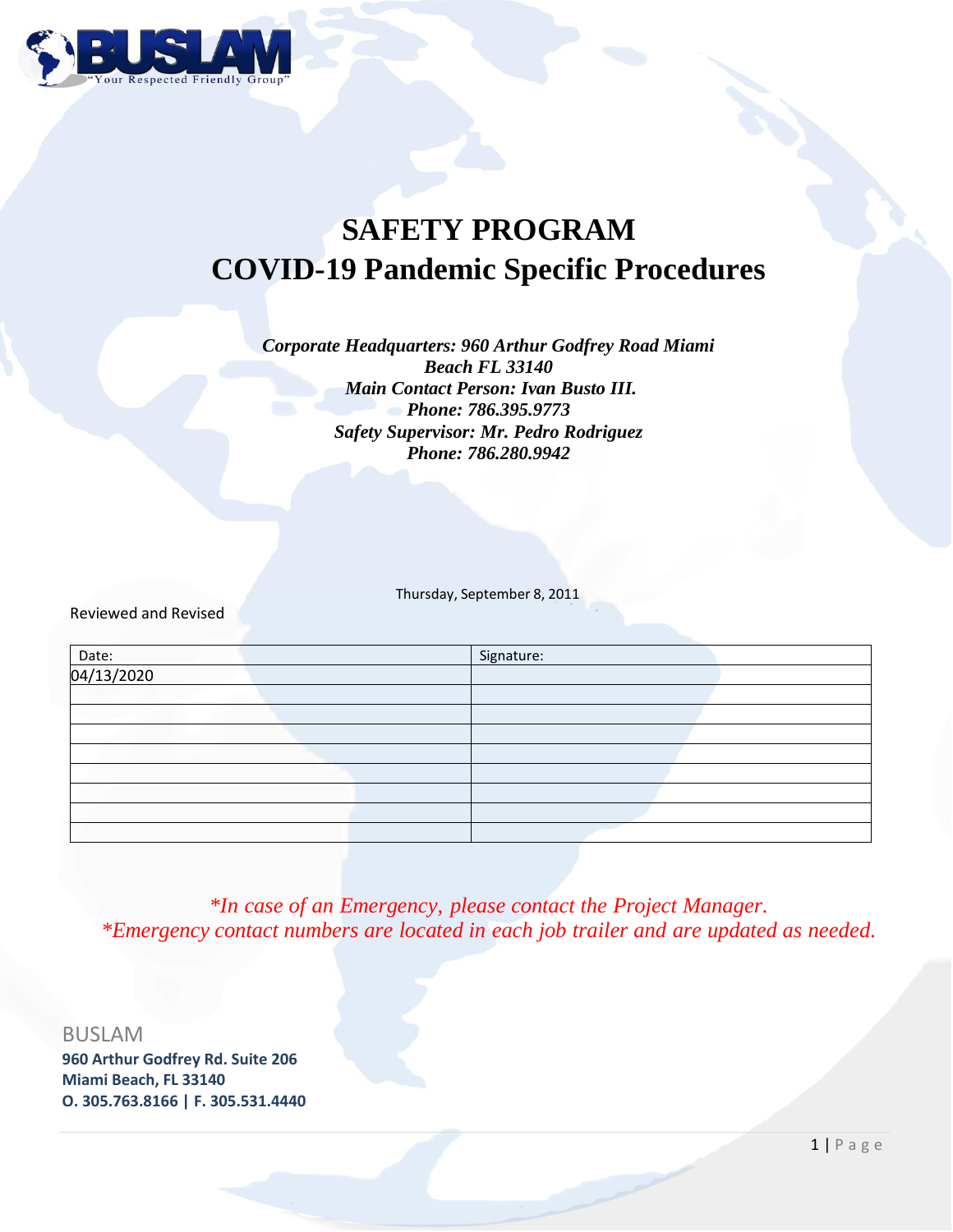

# **TABLE OF CONTENTS**

- **1) PURPOSE OF THIS MANNUAL**
- **2) ASSIGNMENT OF RESPONSIBILITIES**
- **3) CONSTRUCTION SITE PROCEDURES**
- **4) OFFICE PROCEDURES**
- **5) HOSPITALITY AND OTHER PARTNER PROCEDURES**
- **6) IMPORTANT LINKS TO CDC SPECIFIC DIRECTIONS**
- **7) FORMS**
- **8) ADDENDUM A "LUNCH TRUCK MITIGATION PLAN"**

## BUSLAM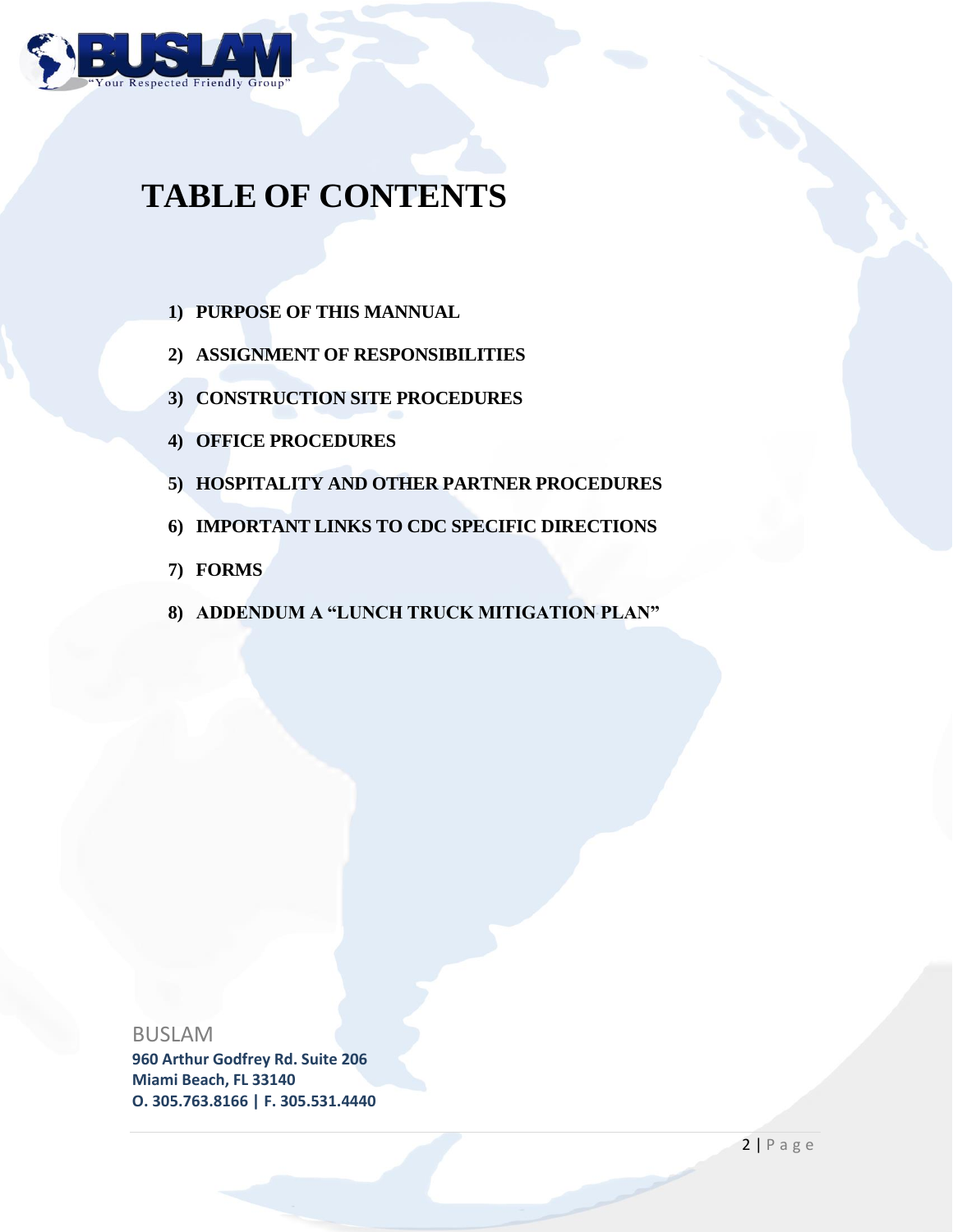

# **PURPOSE OF THIS MANNUAL:**

Safety and accident prevention is everyone's responsibility. Each employee is expected to follow all company rules and to perform their work in a safe manner. Each supervisor and foreman is responsible for safety, implementing BUSLAM's Safety Program and training employees in safe work procedures. The superintendent/foreman has the overall responsibility for safety at each location. The safety coordinator has the corporate responsibility and authority for safety and accident prevention. The company's policy is to provide a safe and healthy place of employment for every employee and to abide by accident prevention regulations set forth by the federal, state and local governments.

At this point in time our society and the world as a whole are faced with an unprecedented PANDEMIC described as the COVID-19 PANDEMIC. BUSLAM being a responsible and responsive member of our society has created this "SAFETY PROGRAM COVID-19 Pandemic Specific Procedures" in order to serve as guidance to those in the frontline of our projects and help them guide themselves accordingly through this crisis we are facing in today's society.

Please refer to each section of this manual, but rather than following the procedures specified herein, we request that you all practice the main rule in life common sense, as this manual is an instrument to provide you with best practices, company and municipal requirements, however this again being an unprecedented crisis we are all learning as we go and you personal safety is your personal responsibility at all times.

Ivan Busto III Date President

# BUSLAM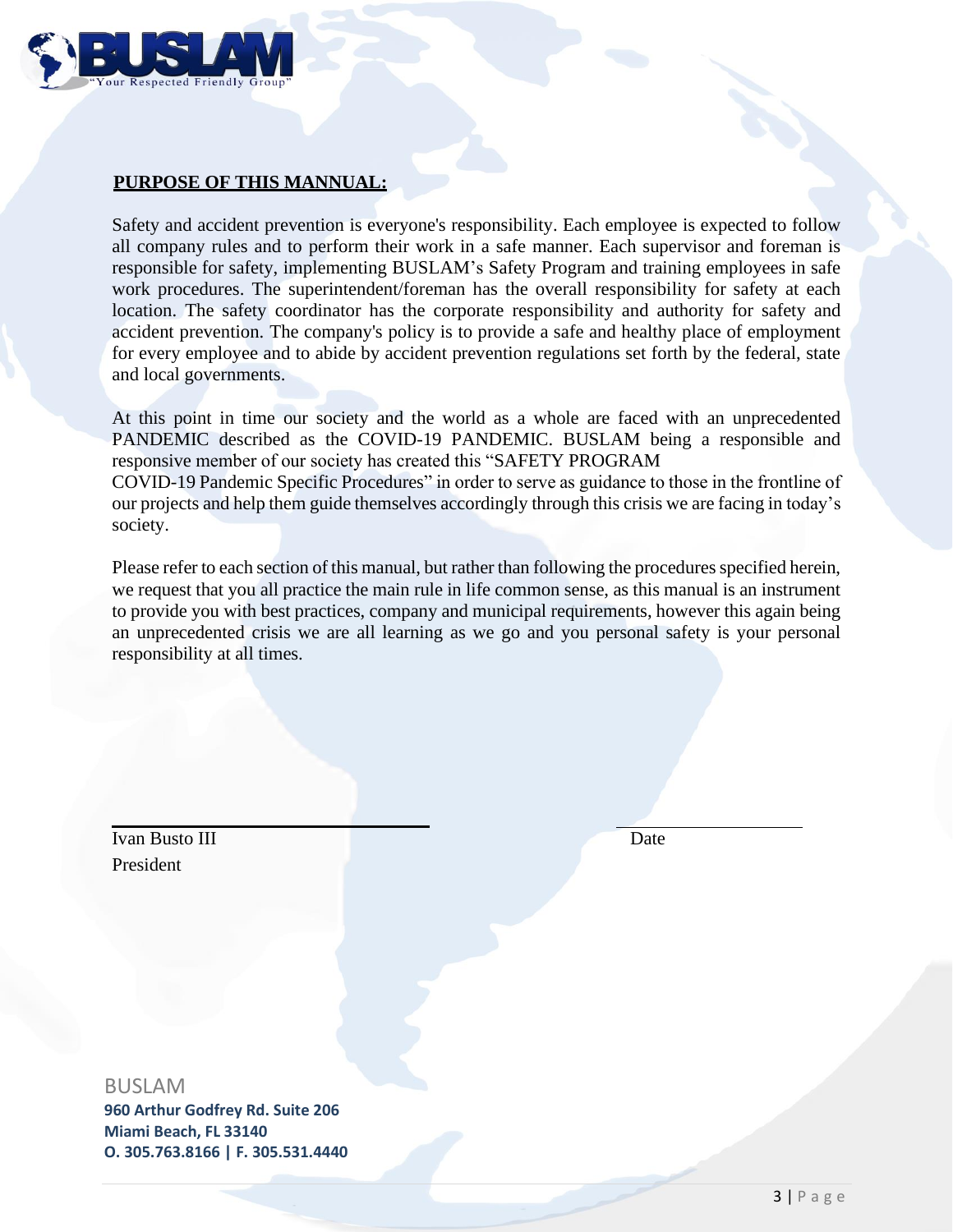

# **ASSIGNMENT OF RESPONSIBILITIES:**

All responsibilities are in line with the company's general safety program, additional responsibilities relevant to this PANDEMIC will be issued to the following individuals:

Superintendent: Is responsible for the general compliance with these procedures.

Foreman/Safety Supervisor: Is responsible for day to day activities and their compliance with these procedures.

BUSLAM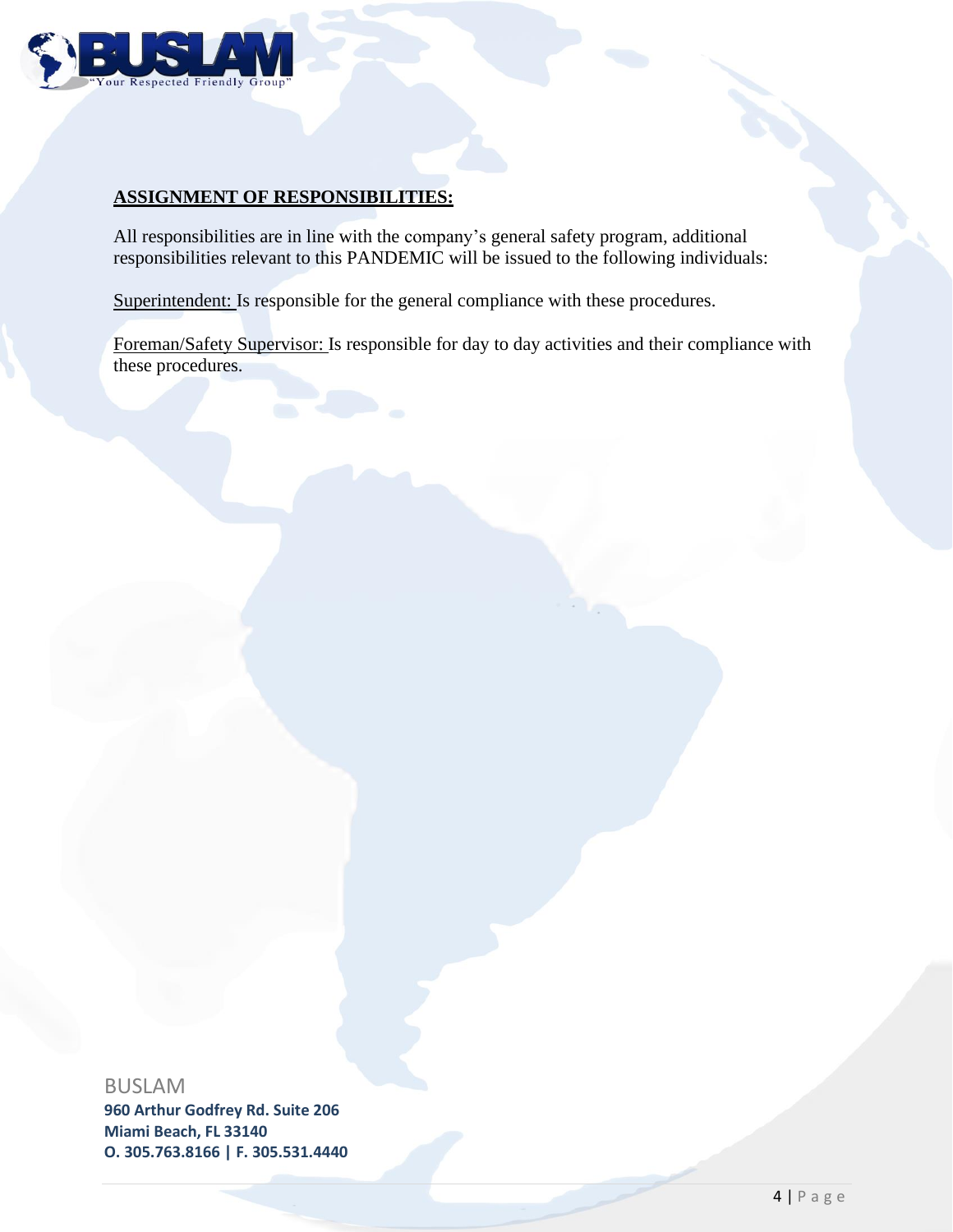

# **CONSTRUCTION SITE PROCEDURES:**

Miami-Dade County has issued **Emergency Order 20-20**, mandating persons working in or visiting grocery stores, restaurants, pharmacies, construction sites, public transit vehicles, vehicles for hire, and locations where social distancing measures are not possible to wear facial coverings as defined by the Centers for Disease Control & Prevention (CDC).

The following steps must be followed on all construction sites:

- Safety logs are required for all construction sites with 8 or more workers. This will be done using the Self Screening Form Attached.
- All employees are to be tested daily before entering the site.
- The log is to be kept on-site and available for Building Department inspection.
- The use of a protective mask is mandatory.
- Construction superintendents (site- supervisors) will verify that social distancing is being maintained. Distancing of 6 feet is to be maintained at all times, if this distancing must be violated then a mask must be worn at all times, this distancing will be violated only if absolutely necessary to perform safety tasks.
- Hand washing stations are required at construction sites.
- No more than 10 workers in a room or area.
- Gloves or hand protection is mandatory.
- Continuous disinfecting of toilet facilities are to be conducted as needed.
- Continues site cleaning through out the day and at the end of the day is to be conducted.
- All persons entering the site must check in at the front gate and undergo the COVID-19 questionnaire.
- No lunch trucks are allowed onsite.
- No congregation of people is allowed during lunch hours, or at any other time.
- Should any individual show signs of any sickness whatsoever, they shall be sent home and requested to bring a negative COVID-19 Test or remain home for at least 14 Days of quarantine.
- A Site Safety meeting specific to COVID-19 must be conducted daily to touch on all items above. This Meeting will be conducted as per the site safety form attached.

Th above rules and procedures must be follow without exception, should any of the rules not be followed by any employee or individual within the construction site, then the following actions shall be takes:

- First Offense: Individual will be reprimanded, and this shall be recorded in the daily log.
- Second Offence: Individual shall be sent home for the day with no pay for the remainder of the day.
- Third Offense: Individual will be expelled from the jobsite, and not allowed to return until the COVID-19 Pandemic is over or as determined by an executive supervisor, however a minimum of 3 days suspension shall take place.

BUSLAM

**960 Arthur Godfrey Rd. Suite 206 Miami Beach, FL 33140 O. 305.763.8166 | F. 305.531.4440**

Persons working in or visiting grocery stores, restaurants, pharmacies, construction sites, public transit vehicles, vehicles for hire, and locations where social distancing measures are not possible shall wear facial coverings as defined by the CDC. Effective April 9, 2020 at 11:59 p.m.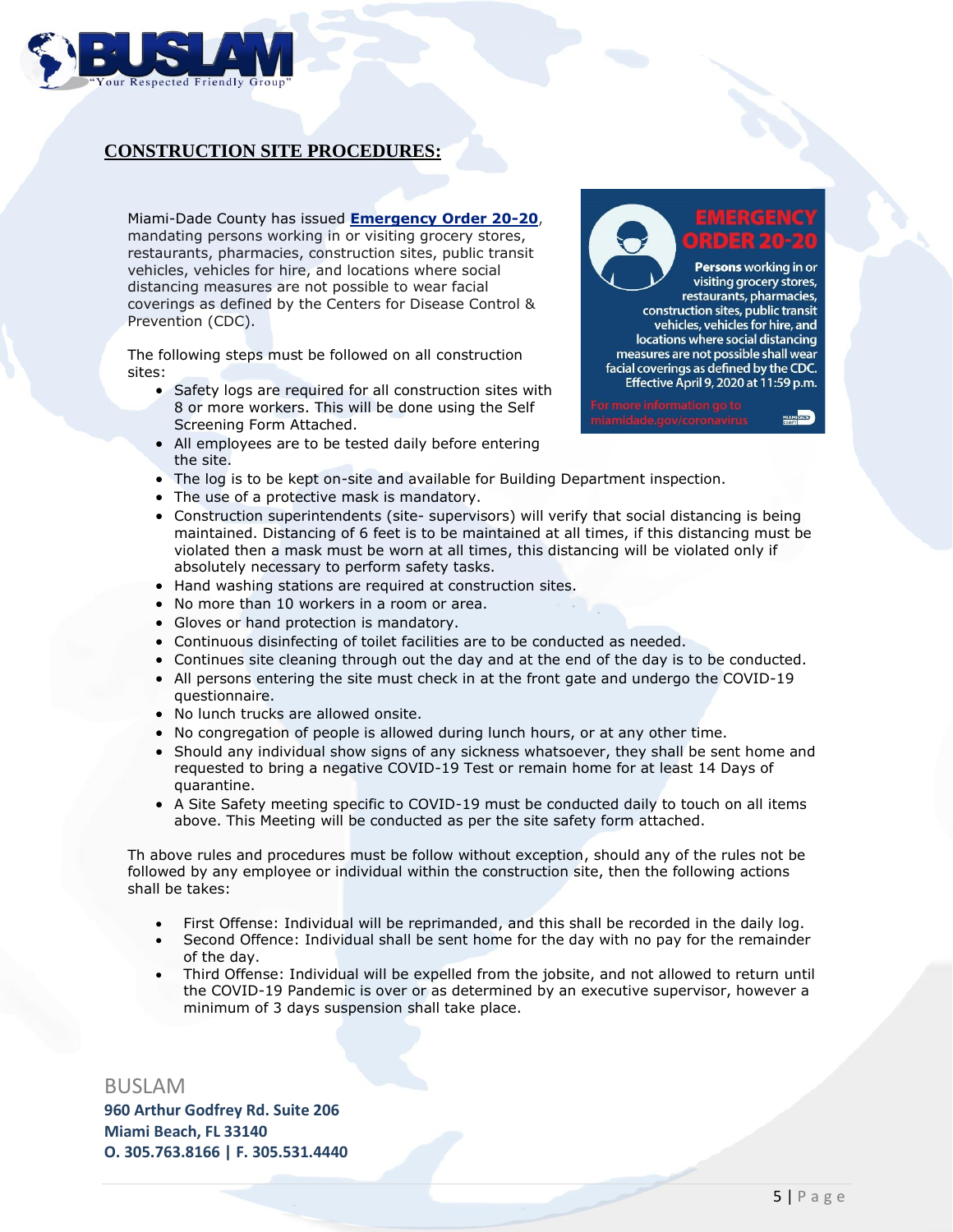

# **OFFICE PROCEDURES:**

Miami-Dade County has issued **Emergency Order 20-20**, mandating persons working in or visiting grocery stores, restaurants, pharmacies, construction sites, public transit vehicles, vehicles for hire, and locations where social distancing measures are not possible to wear facial coverings as defined by the Centers for Disease Control & Prevention (CDC).

The following steps must be followed on all Offices:

- Safety logs are for all office sites.
- All employees and visitors are to be tested daily before entering the office.
- The log is to be kept on-site and available for supervisor inspections.
- The use of a protective mask is mandatory.
- All desks will be separated and isolated by acrylic divisors.
- Workers are required to wash their hands constantly, there will be handsanitizing stations available throughout the office.
- No more than 10 workers in a room or area unless absolutely necessary.
- Continuous disinfecting of toilet facilities is to be conducted as needed.
- Continuous office cleaning throughout the day and at the end of the day is to be conducted.
- All persons entering the office must check in at the front desk and undergo the COVID-19 questionnaire.
- No less than 6 feet distancing during lunch and other breaks.
- No congregation of people is allowed during lunch hours, or at any other time.
- Should any individual show signs of any sickness whatsoever, they shall be sent home and requested to bring a negative COVID-19 Test or remain home for at least 14 Days of quarantine.
- Disinfectant foggers are used in the office throughout the week.

Th above rules and procedures must be follow without exception, should any of the rules not be followed by any employee or individual within the construction site, then the following actions shall be takes:

- First Offense: Individual will be reprimanded, and this shall be recorded in the daily log.
- Second Offence: Individual shall be sent home for the day with no pay for the remainder of the day.
- Third Offense: Individual will be expelled from the jobsite, and not allowed to return until the COVID-19 Pandemic is over or as determined by an executive supervisor, however a minimum of 3 days suspension shall take place.

BUSLAM

**960 Arthur Godfrey Rd. Suite 206 Miami Beach, FL 33140 O. 305.763.8166 | F. 305.531.4440**

Persons working in or visiting grocery stores, restaurants, pharmacies, construction sites, public transit vehicles, vehicles for hire, and locations where social distancing measures are not possible shall wear facial coverings as defined by the CDC. Effective April 9, 2020 at 11:59 p.m.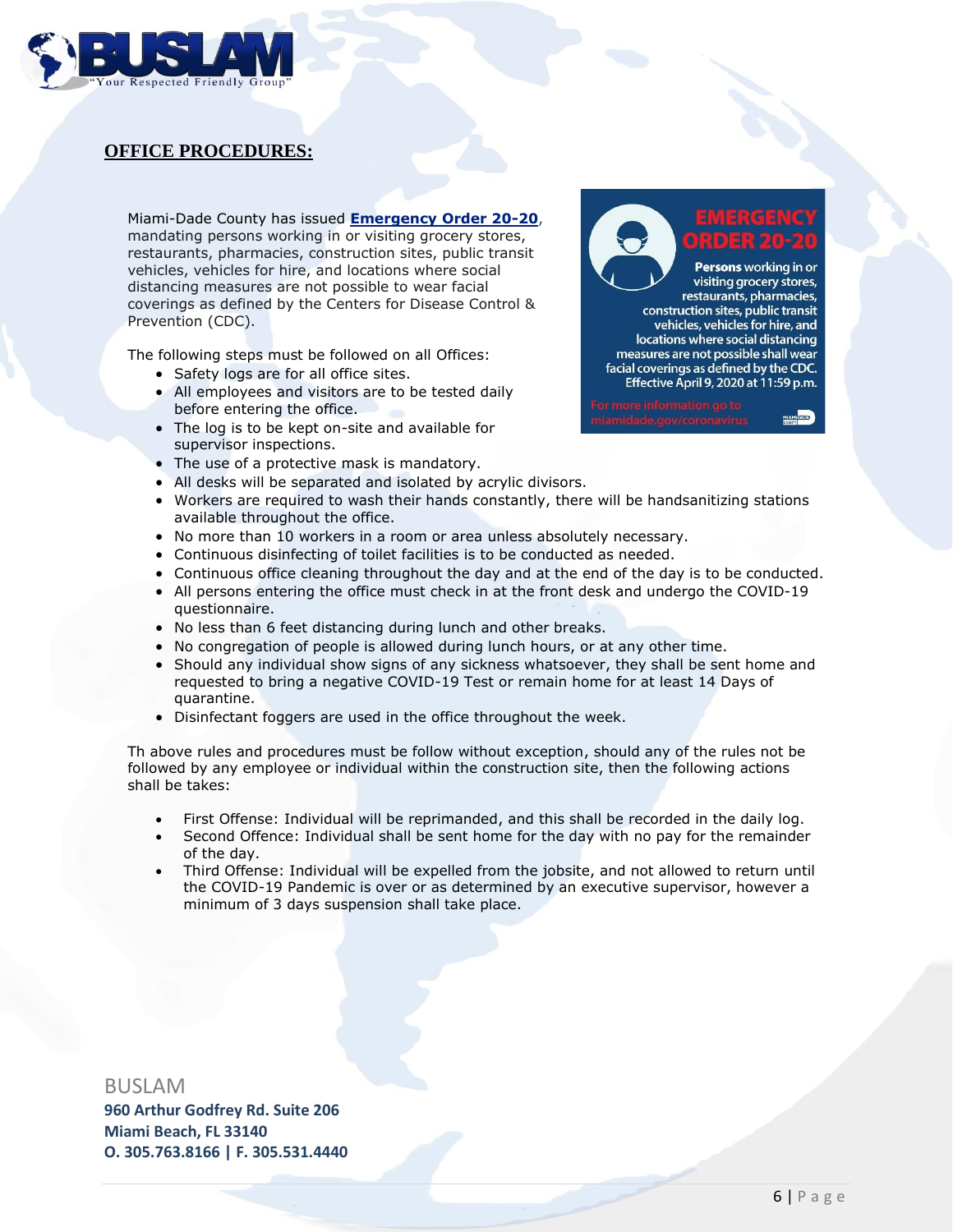

# **HOSPITALITY AND OTHER PARTNER FACILITIES PROCEDURES:**

Miami-Dade County has issued **Emergency Order 20-20**, mandating persons working in or visiting grocery stores, restaurants, pharmacies, construction sites, public transit vehicles, vehicles for hire, and locations where social distancing measures are not possible to wear facial coverings as defined by the Centers for Disease Control & Prevention (CDC).

The following steps must be followed on all Hospitality and Other Partner Facilities:

- Disinfectant foggers used in each room prior to guest arrival, using the highest classification of disinfectants recommended by the CDC & WHO
- UV light sanitizer for key card sterilization
- Acrylic guards at front guest
- Mandatory personal protective equipment for employees, including masks & gloves
- Social distance markers for floors in elevators & public spaces
- Daily monitoring of employee health through temperature checks and health logs
- Sanitizing gel in lobby
- Soap station at pool showers
- Contactless payment
- Increased frequency of cleaning & disinfecting throughout the hotel
- Training of employees according to CDC protocols
- Reinforcement of personal hygiene, proper hand-washing & use of alcohol-based hand sanitizers
- Increased communication with our partners & government public health agencies

### BUSLAM

**960 Arthur Godfrey Rd. Suite 206 Miami Beach, FL 33140 O. 305.763.8166 | F. 305.531.4440**

Persons working in or visiting grocery stores, restaurants, pharmacies, construction sites, public transit vehicles, vehicles for hire, and locations where social distancing measures are not possible shall wear facial coverings as defined by the CDC. Effective April 9, 2020 at 11:59 p.m.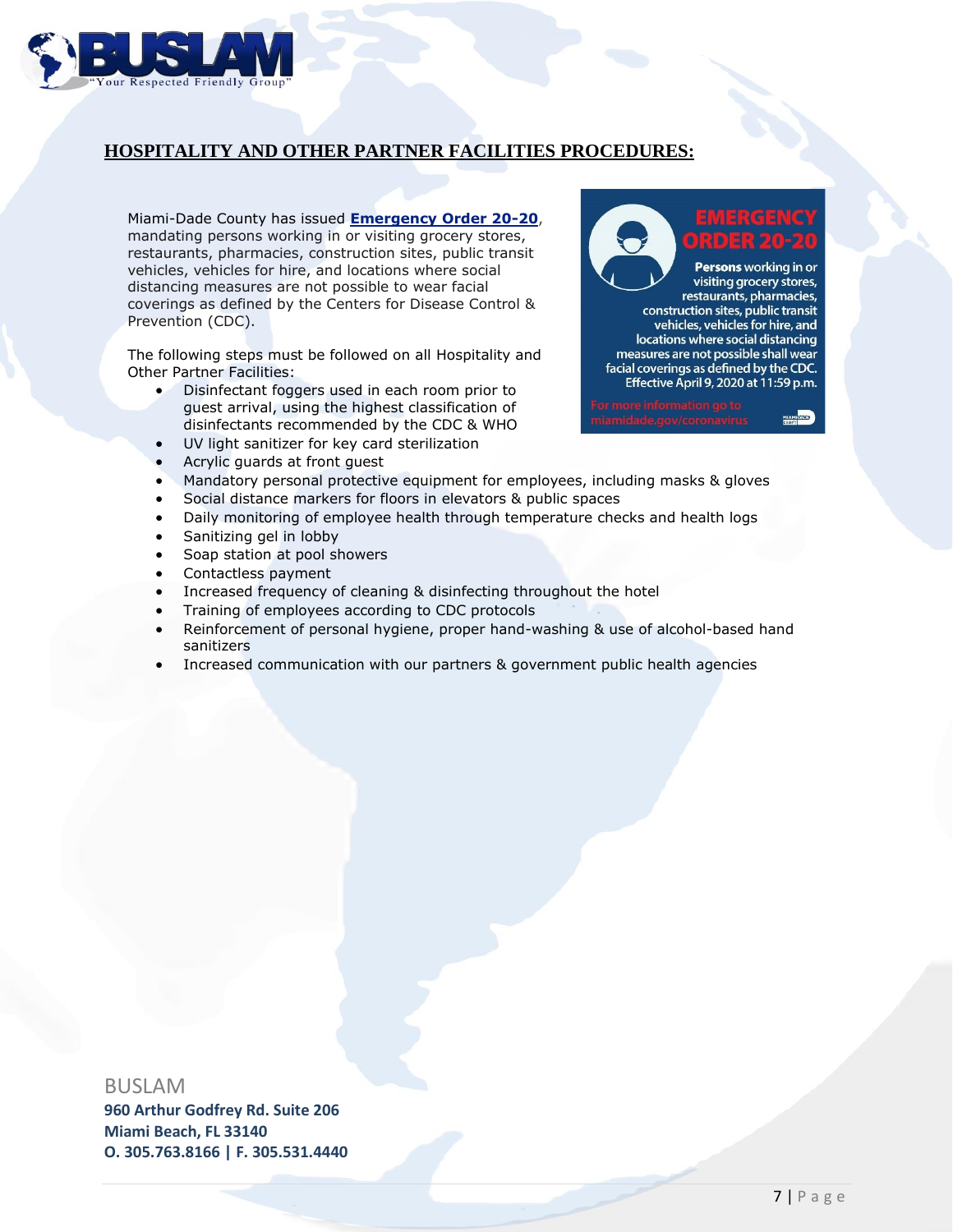

# **IMPORTANT LINKS TO CDC SPECIFIC DIRECTIONS:**

**The following links are for your information and guidance from the #1 source of information and guidance regarding this COVID-19 Pandemic, please refere to the following links for your information:**

**Main CDC Covid 19 Page:** https://www.cdc.gov/coronavirus/2019-ncov/index.html

**Symptoms & Testing:** https://www.cdc.gov/coronavirus/2019-ncov/symptoms-testing/index.html

**Prevent Getting Sick:** https://www.cdc.gov/coronavirus/2019-ncov/prevent-getting-sick/index.html

**Daily Life and Coping:** https://www.cdc.gov/coronavirus/2019-ncov/daily-life-coping/index.html

**If You Are Sick or Caring for Someone:** https://www.cdc.gov/coronavirus/2019-ncov/if-you-are-sick/index.html

**People Who Need to Take Extra Precautions:** https://www.cdc.gov/coronavirus/2019-ncov/need-extra-precautions/index.html

**Frequently Asked Questions:** https://www.cdc.gov/coronavirus/2019-ncov/faq.html

**Schools, Workplaces & Community Locations:** https://www.cdc.gov/coronavirus/2019-ncov/community/index.html

**Implementing Safety Practices for Critical Infrastructure Workers Who May Have Had Exposure to a Person with Suspected or Confirmed COVID-19:** https://www.cdc.gov/coronavirus/2019-ncov/community/critical-workers/implementing-safetypractices.html

BUSLAM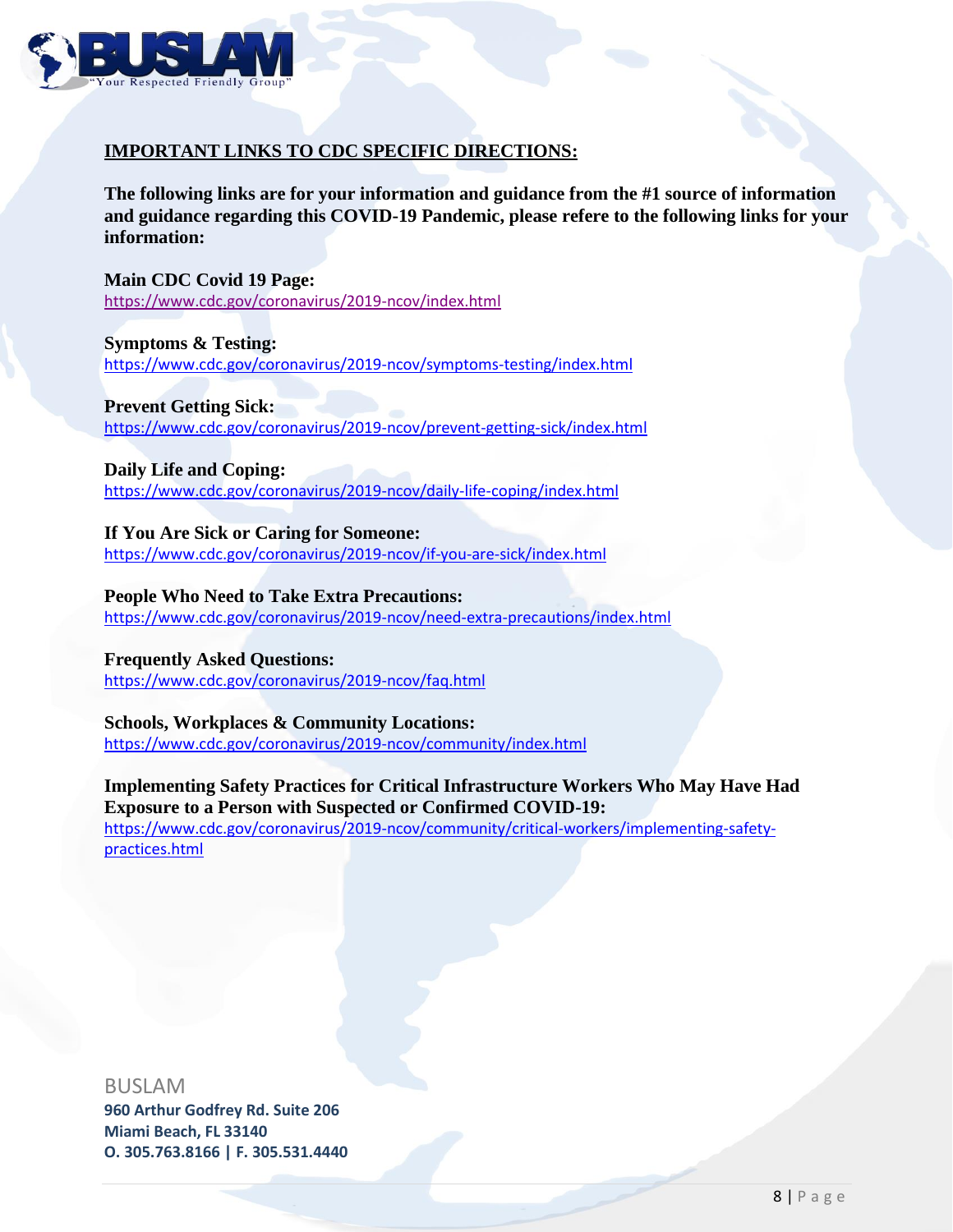

# **Forms:**

Daily Questionnaire.

Daily Site Safety Meeting Form COVID-19 Specific Topics.

BUSLAM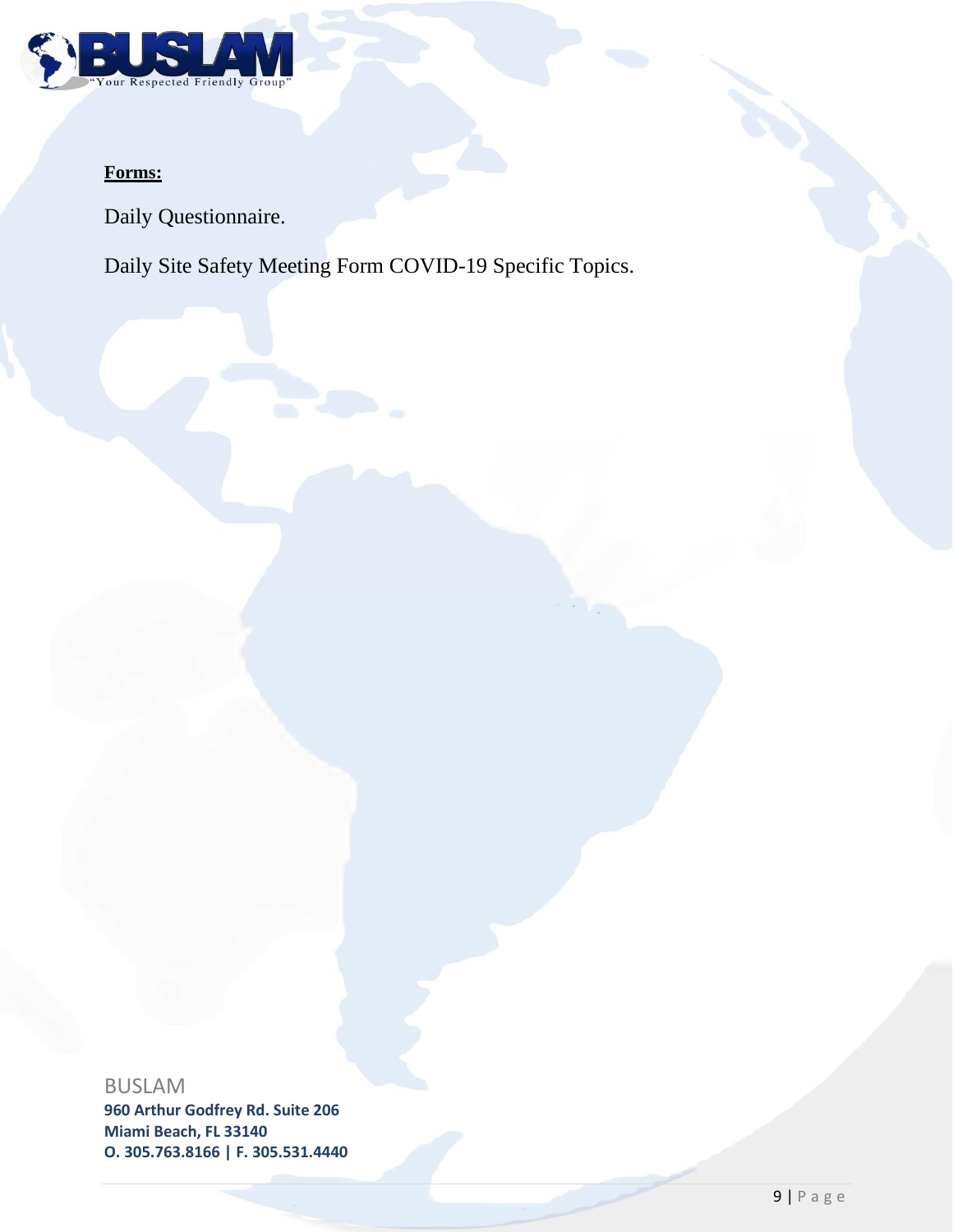

# **Daily Questionnaire:**

# **MONITOR YOUR SYMPTOMS- Self-screen**

To assure the safety of our visitors, employees, their families and the public, the City of Miami<br>Beach Fire Department has developed guidelines for self-screening each morning.

| ſ.                        | Do you have any of the below symptoms?                                                                                                                                                                                                                    |            |    |
|---------------------------|-----------------------------------------------------------------------------------------------------------------------------------------------------------------------------------------------------------------------------------------------------------|------------|----|
|                           | • Fever > 38°C-100.4° F or subjective fever (feels feverish)                                                                                                                                                                                              | Yes No     |    |
|                           | • Dry Cough                                                                                                                                                                                                                                               | Yes No     |    |
|                           | • Shortness of breath/breathing difficulties                                                                                                                                                                                                              | Yes        | No |
|                           | Other symptoms such as muscle aches, fatigue, headache,<br>sore throat, runny nose, diarrhea. Note symptoms in young<br>children and young adults may be non-specific $-$ e.g.<br>lethargy, loss of appetite.                                             | <b>Yes</b> | No |
| $\overline{a}$            | Have you travelled in the last 14 days to China, Iran, or Italy or any<br>other infected county?                                                                                                                                                          | Yes        | No |
| 3.                        | Have you travelled in the US in the last 14 days to other infected Yes<br>states?                                                                                                                                                                         |            | No |
| $\overline{1}$            | Have you had close contact (face-to-face contact within 2 meters/6<br>feet) with someone who is ill with cough and/or fever who has<br>traveled within 14 days prior to their illness onset? (Contact may<br>be in other states/regions or during travel) |            | No |
| $\overline{\phantom{a}}$  | Have you been in contact in the last 14 days with<br>someone that is confirmed to be a case of COVID-19?                                                                                                                                                  | Yes        | No |
| $\overline{\mathbf{3}}$ . | Have you had exposure while working directly with Person under<br>investigation (PUI) known to contain COVID-19?                                                                                                                                          | Yes        | No |

Please use the CDC recommendations to stop the spread of illness:

CDC guidelines https://www.cdc.gov/coronavirus/2019-ncov/about/steps-when-sick.html/

BUSLAM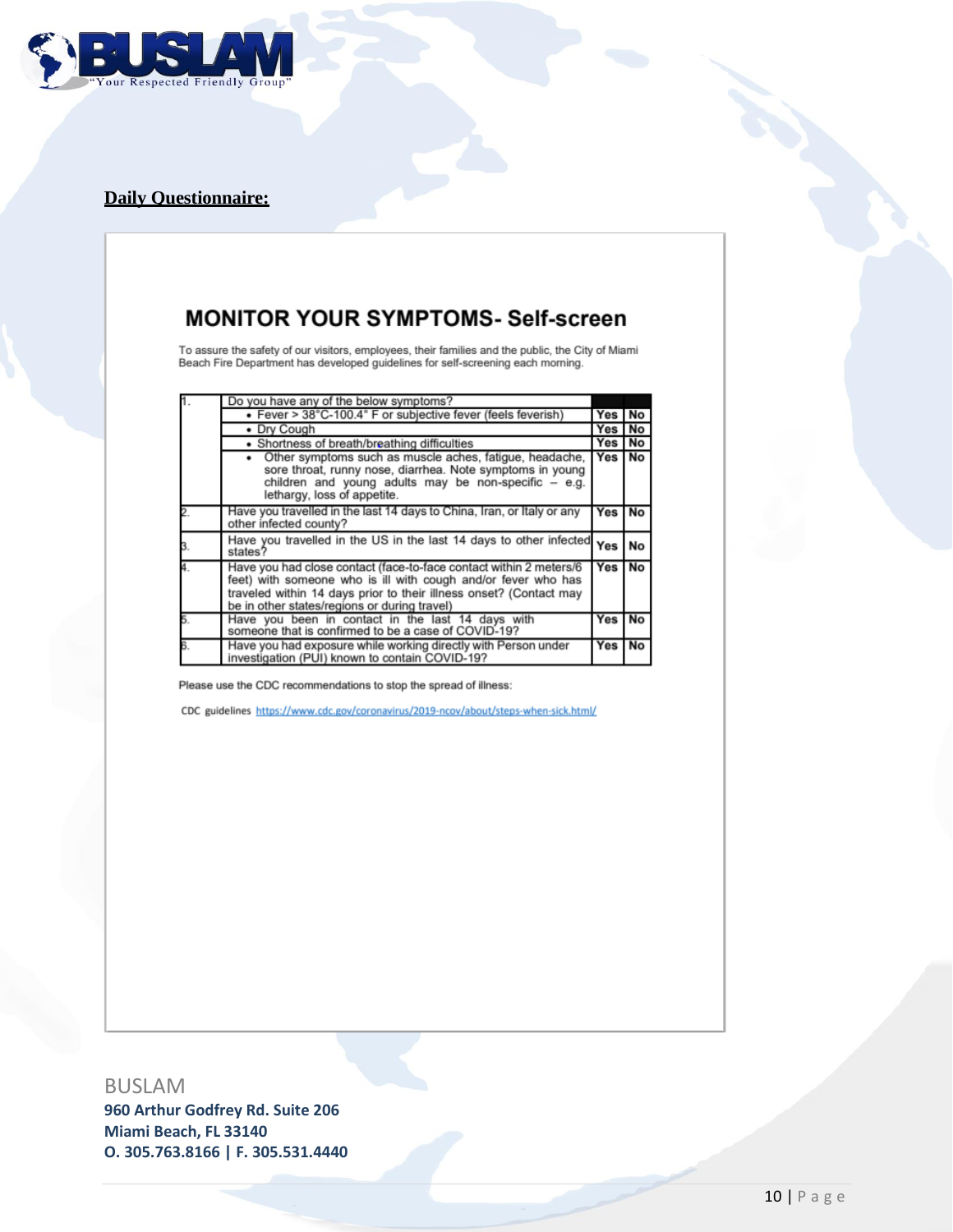

# **Daily Site Safety Meeting Form COVID-19 Specific Topics:**

| <b>CONTRACTORS</b><br>YOUR ULTIMATE CONSTRUCTION PARTNER |                                                                            | EUSIAN<br>YOUR RESPECTED FRIENDLY GROUP<br>Daily / Diario                                                                                                                                                                             |
|----------------------------------------------------------|----------------------------------------------------------------------------|---------------------------------------------------------------------------------------------------------------------------------------------------------------------------------------------------------------------------------------|
|                                                          | COVID-19 Site Safety Toolbox Talk                                          |                                                                                                                                                                                                                                       |
| Contractor Name: Contractor Name                         |                                                                            | Date: Date                                                                                                                                                                                                                            |
| Foreman: Foreman                                         |                                                                            | Project: Project Name                                                                                                                                                                                                                 |
| Scope: Scope                                             |                                                                            |                                                                                                                                                                                                                                       |
| al GC al final de la semana)                             |                                                                            | Foreman: Please complete form with your crew and return to the GC by the end of each week. Note if<br>conditions change this plan should be rexieved. (Por favor Complete la forma con su grupo y entregue                            |
| <b>TASK (Actividad)</b>                                  | <b>HAZARDS</b> (Peligno)                                                   | <b>PREVENTION (Prevension)</b>                                                                                                                                                                                                        |
| What are your scheduled work activities for the<br>week? | List hazards associated with tasks<br>(Liste los peligros asociados con la | What are you going to do to prevent incidents<br>and injuries?                                                                                                                                                                        |
| (Cuales son sus actividades pronosticadas para.          | actividad)                                                                 | (Que pasos a tomado para prevenir incidentes                                                                                                                                                                                          |
| la camana?l                                              |                                                                            | o daños 21                                                                                                                                                                                                                            |
| COVID-19                                                 | FACE AND HAND PROTECTION                                                   | The use of a protective mask is mandatory.<br>Gloves or hand protection is mandatory.                                                                                                                                                 |
| COVID-19                                                 | SOCIAL DISTANCING                                                          | Distancing of 6 feet is to be maintained at all.<br>times, if this distancing must be violated then a<br>mask must be worn at all times, this distancing<br>will be violated only if absolutely necessary to<br>perform safety tasks. |
| COVID-19                                                 | <b>DESINFECTING</b>                                                        | Hand washing stations are available, please<br>familiarize yourself with the location and visit the<br>handwashing station continuously through out the<br>day.                                                                       |
| COVID-19                                                 | SOCIAL RESPONSIBILITY                                                      | It is the responsibility of all employees to be<br>vigilant and demand that all of your co-workers<br>are obeying the rules, your life is put in danger by<br>a person that does not obey the rules.                                  |
| COVID-19                                                 | NO MORE THAN 10 WORKERS IN<br>ONE ROOM                                     | No more than 10 workers in a room unless<br>absolutely necessary, as a rule of thumb if the 6<br>feet social distancing is not being maintained then<br>there is to many people in the room.                                          |
| COVID-19                                                 | SITE CLEANING                                                              | Site cleaning is the responsibility of all employees<br>and subcontractors, you must pick up after<br>vourselves or you will be expelled from the site.                                                                               |
| COVID-19                                                 | <b>LUNCH TIME</b>                                                          | At lunch time no employees can be seen eating<br>together or they will be expelled of the site.                                                                                                                                       |
| COVID-19                                                 | COMING INTO CONTACT WITH<br>SICK PROPLE                                    | If you come into contact with sick people or are<br>feeling sick yourself, it is your responsibility for<br>your benefit and the benefit of your fellow<br>workers to go to the site synamicar for the                                |

M&C-BUSLAM 960 Arthur Godfrey Rd. Suite 206<br>Miami Beach, FL 33140 0.305.763.8166 | F. 305.531.4440

 $1 | P \text{age}$ 

necessary actions.

# BUSLAM